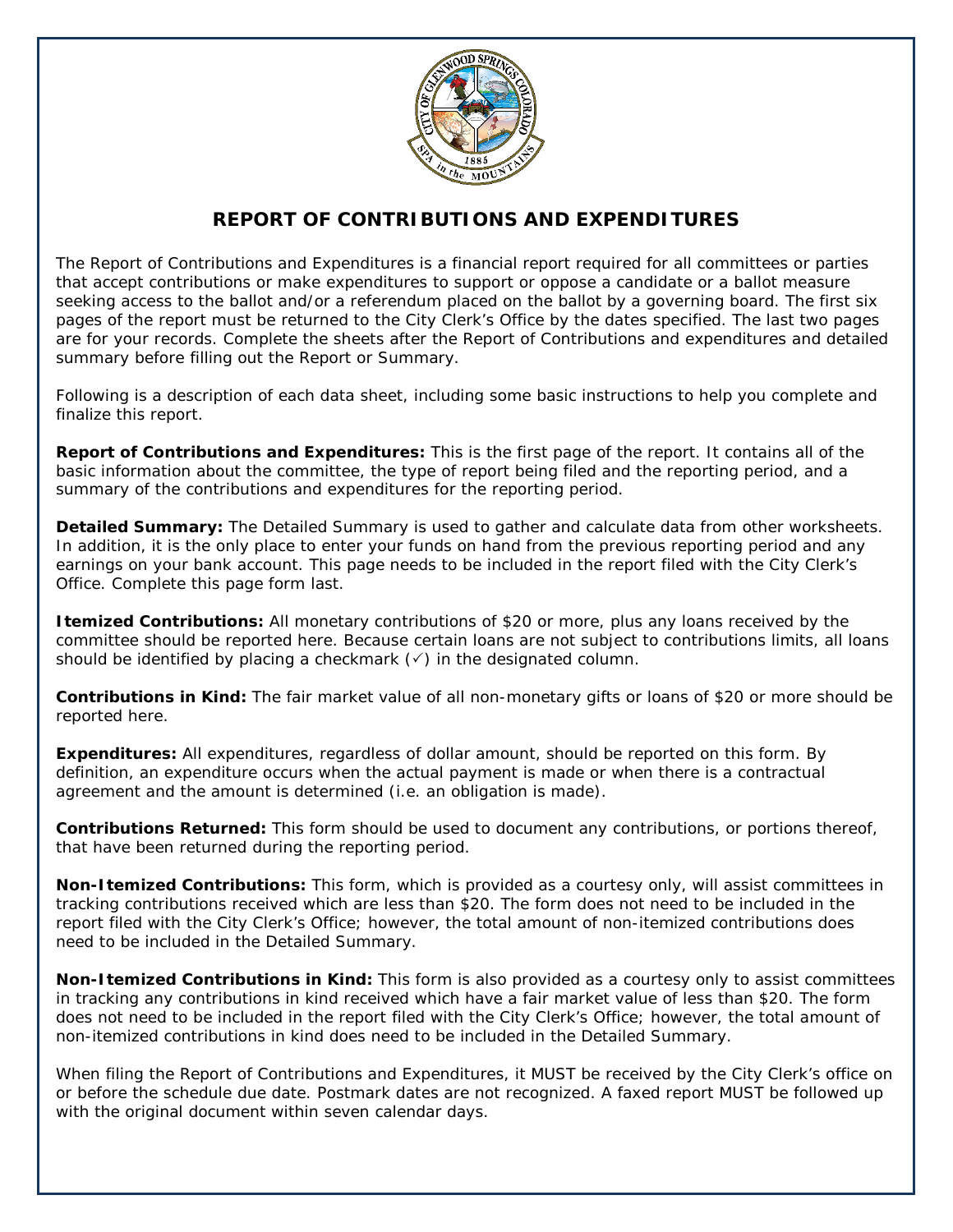| the MOV                                                                                                                                                                                                                                                                                                                                                                                                      |                                        |
|--------------------------------------------------------------------------------------------------------------------------------------------------------------------------------------------------------------------------------------------------------------------------------------------------------------------------------------------------------------------------------------------------------------|----------------------------------------|
| <b>REPORT OF CONTRIBUTIONS AND EXPENDITURES</b><br>Article XXVIII of the Colorado Constitution and Title 1, Article 45 of the Colorado Revised Statute (C.R.S.)<br>A fine of \$50 per day will be assessed for late filings. [Art. XXVIII Sec 10 (2)(a)]                                                                                                                                                     |                                        |
| (as shown on Committee Registration Form)                                                                                                                                                                                                                                                                                                                                                                    |                                        |
| (if not reflected in Committee name)                                                                                                                                                                                                                                                                                                                                                                         |                                        |
| <b>Type of Report:</b><br><b>Regularly Scheduled Filing</b><br>21 days before election day - March 12, 2019<br>Friday before election day - March 29, 2019<br>30 days after election day - May 2, 2019<br>Annual filing (start with day after last report)<br>Amended Filing, replacing prior report dated:<br>Termination Report (Termination Reports MUST Have a Monetary Balance of Zero in Line 5 Below) |                                        |
|                                                                                                                                                                                                                                                                                                                                                                                                              |                                        |
| Reporting Period Covered: _______________________________ Through<br>Date                                                                                                                                                                                                                                                                                                                                    | Date                                   |
|                                                                                                                                                                                                                                                                                                                                                                                                              |                                        |
|                                                                                                                                                                                                                                                                                                                                                                                                              | Reporting for<br><b>Current Period</b> |
| Funds on Hand at Beginning of Reporting Period (monetary)                                                                                                                                                                                                                                                                                                                                                    | \$                                     |
| $\overline{2}$<br>Total Monetary Contributions (line 10 on Detailed Summary)                                                                                                                                                                                                                                                                                                                                 | \$                                     |
| 3<br>Total of Monetary Contributions & Beginning Amount (line 1 + line 2)                                                                                                                                                                                                                                                                                                                                    | \$                                     |
| Total Monetary Expenditures (line 16 on Detailed Summary)<br>4                                                                                                                                                                                                                                                                                                                                               | \$                                     |
| Funds on Hand at End of Reporting Period (monetary) (line 3 - line 4)<br>5                                                                                                                                                                                                                                                                                                                                   | \$                                     |
|                                                                                                                                                                                                                                                                                                                                                                                                              |                                        |
| <b>Authorization</b> (Must be completed by either the Registered Agent OR the Candidate):                                                                                                                                                                                                                                                                                                                    |                                        |
| I hereby certify and declare, under penalty of perjury, that to the best of my knowledge of<br>belief all contributions received during this reporting period, including any contributions<br>received in the form of membership dues transferred by a membership organization, are from<br>permissible sources.                                                                                             |                                        |
| Printed Name:                                                                                                                                                                                                                                                                                                                                                                                                |                                        |
| (Registered Agent OR Candidate Completing this Form)                                                                                                                                                                                                                                                                                                                                                         |                                        |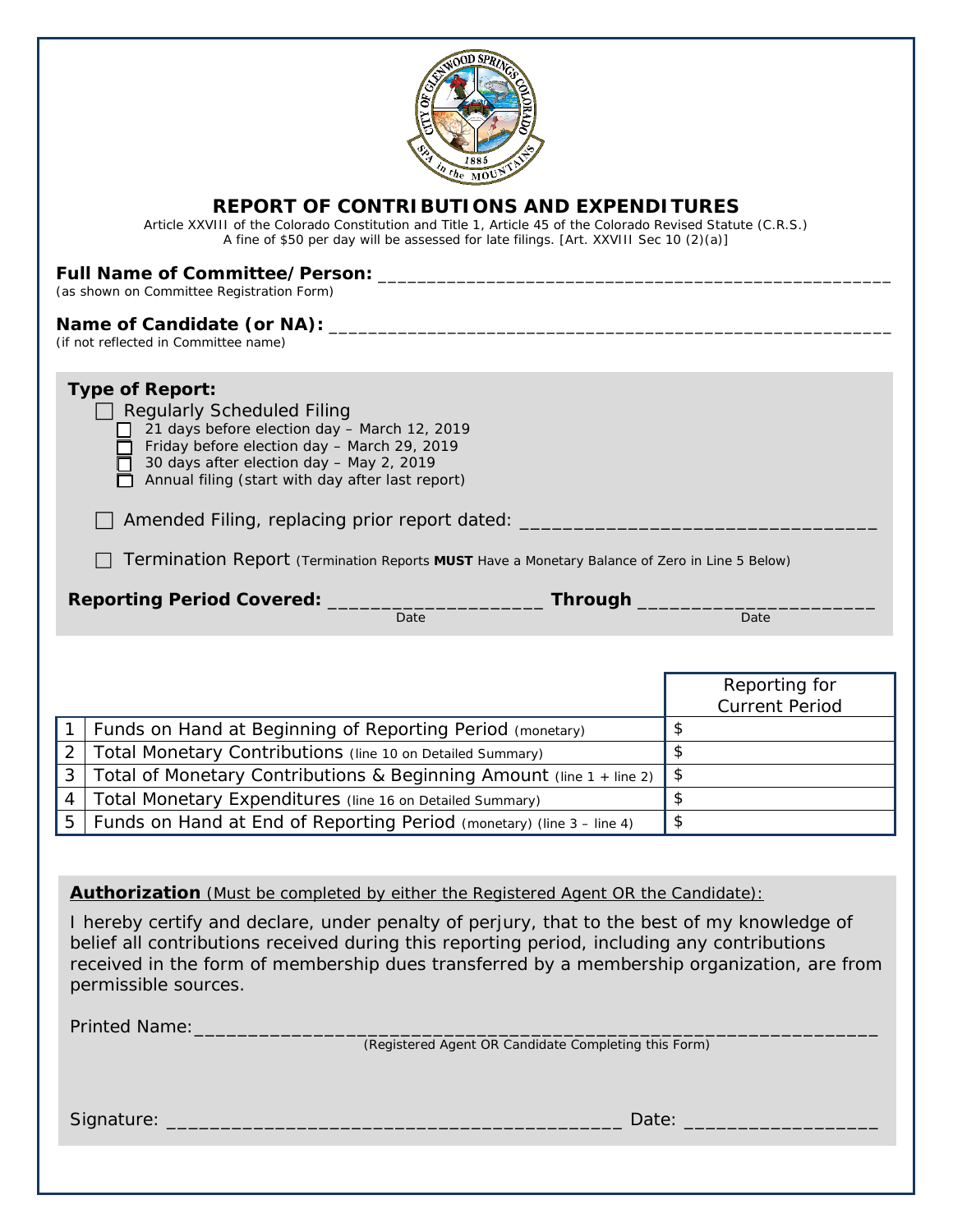## **DETAILED SUMMARY**

**Funds on Hand at beginning of reporting period (monetary):**

|    |                                                                                                   | <b>Reporting For</b>  |
|----|---------------------------------------------------------------------------------------------------|-----------------------|
|    |                                                                                                   | <b>Current Period</b> |
| 7  | <b>Itemized Contributions</b><br>(monetary contributions of \$20 or more and loans)               | \$                    |
| 8  | Non-Itemized Contributions<br>(monetary contributions of \$19.99 and less)                        | \$                    |
| 9  | <b>Other Receipts</b><br>(interest, dividends, refunds, rebates, etc.)                            | \$                    |
| 10 | <b>Total Monetary Contributions</b>                                                               | \$                    |
| 11 | <b>Itemized Contributions In Kind</b><br>(non-monetary contributions with value of \$20 or more)  | \$                    |
| 12 | Non-Itemized Contributions In Kind<br>(non-monetary contributions with value of \$19.99 and less) | \$                    |
| 13 | <b>Total Contributions</b>                                                                        | \$                    |
|    |                                                                                                   |                       |
| 14 | Expenditures/Obligations                                                                          | \$                    |
| 15 | <b>Contributions Returned</b>                                                                     | \$                    |
| 16 | <b>Total Monetary Expenditures</b>                                                                | \$                    |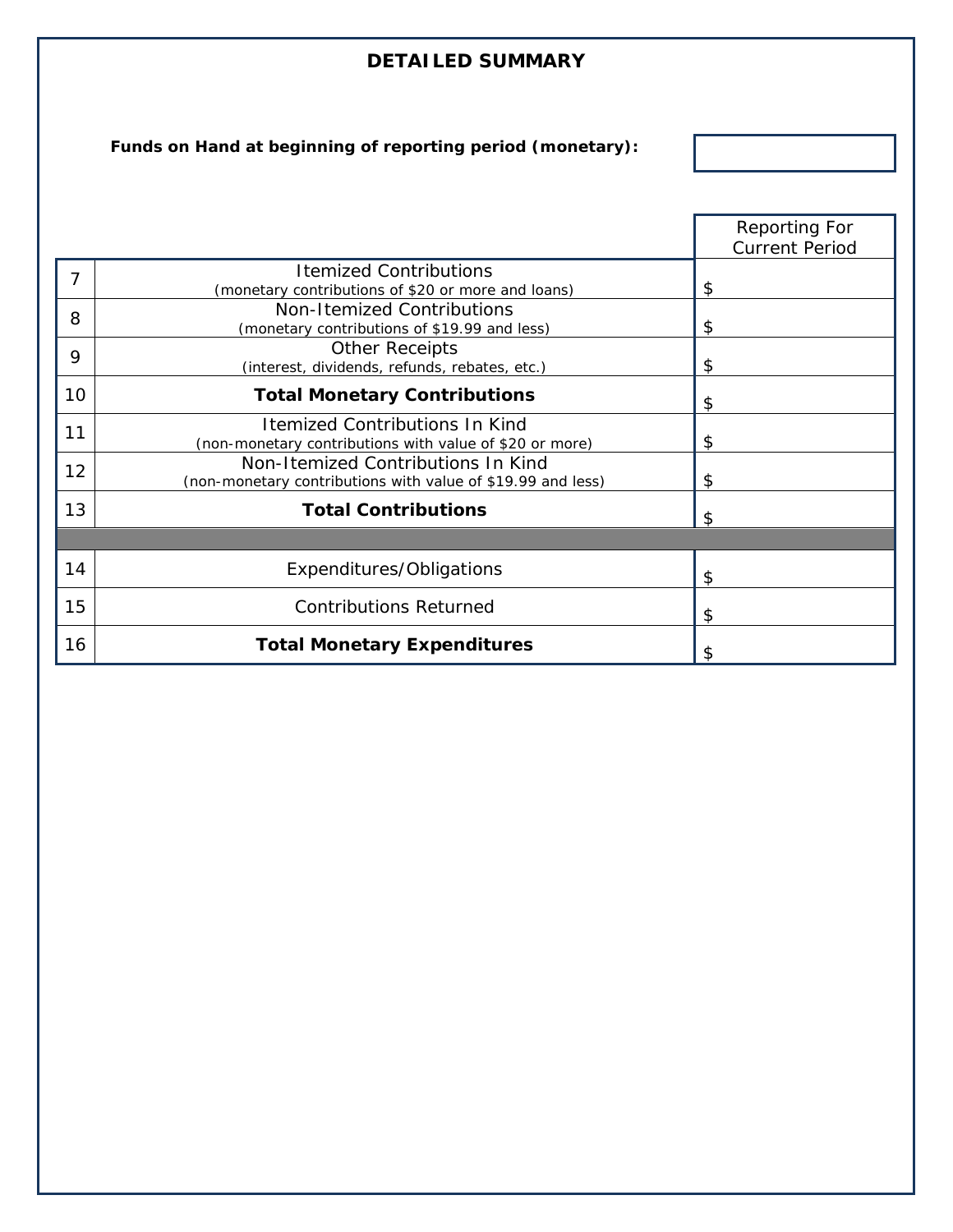## **ITEMIZED CONTRIBUTIONS**

(Monetary Contributions of \$20.00 or More and Loans)

# **Total Itemized Contributions:** \$

| Contributor<br>(Individual or<br>Entity) | <b>Address</b><br>(Including City/State/Zip) | $(\checkmark)$ | Date<br>Loans Contribution Amount of<br>Accepted | <b>Contribution</b> |
|------------------------------------------|----------------------------------------------|----------------|--------------------------------------------------|---------------------|
|                                          |                                              |                |                                                  |                     |
|                                          |                                              |                |                                                  |                     |
|                                          |                                              |                |                                                  |                     |
|                                          |                                              |                |                                                  |                     |
|                                          |                                              |                |                                                  |                     |
|                                          |                                              |                |                                                  |                     |
|                                          |                                              |                |                                                  |                     |
|                                          |                                              |                |                                                  |                     |
|                                          |                                              |                |                                                  |                     |
|                                          |                                              |                |                                                  |                     |
|                                          |                                              |                |                                                  |                     |
|                                          |                                              |                |                                                  |                     |
|                                          |                                              |                |                                                  |                     |
|                                          |                                              |                |                                                  |                     |
|                                          |                                              |                |                                                  |                     |
|                                          |                                              |                |                                                  |                     |
|                                          |                                              |                |                                                  |                     |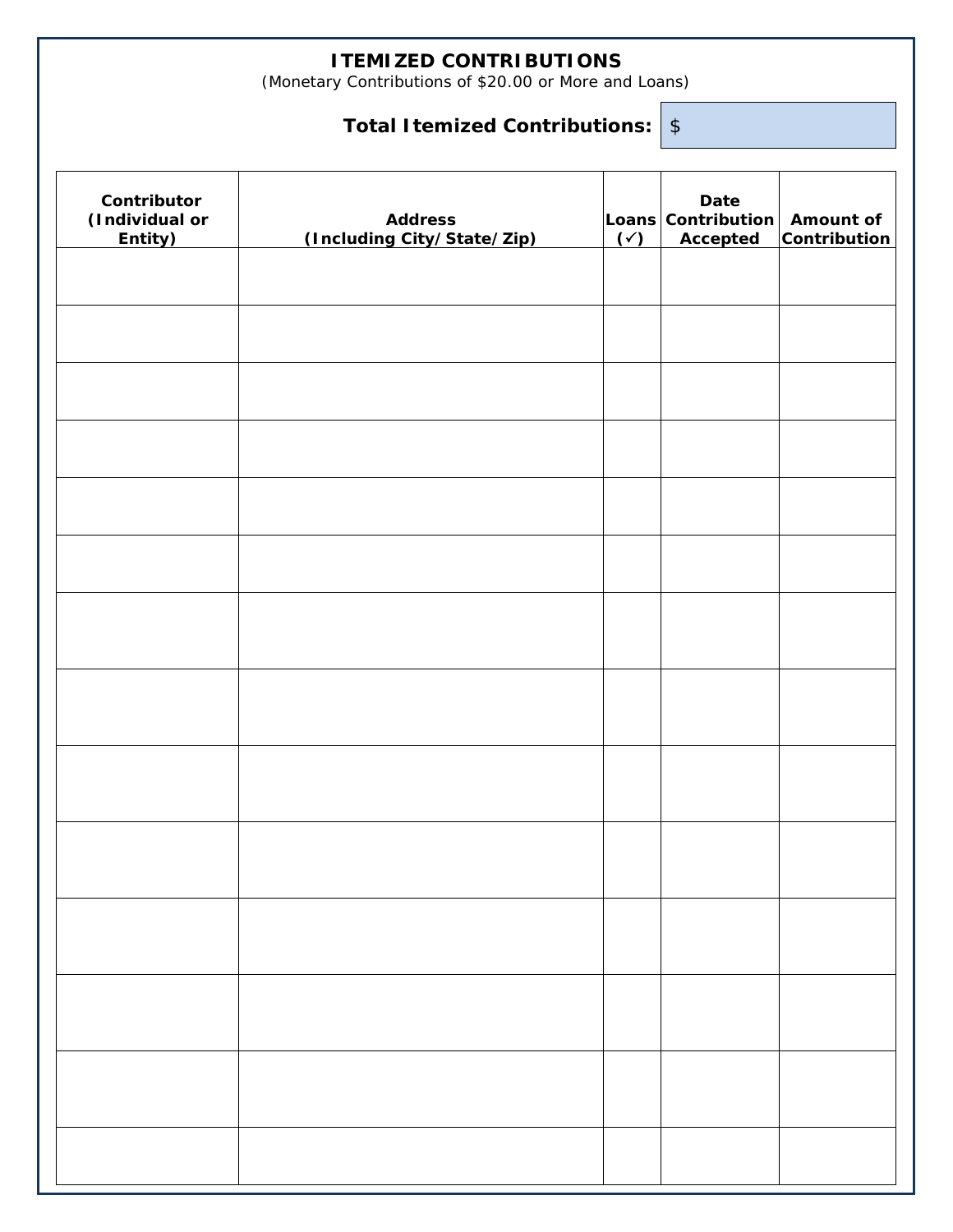### **ITEMIZED CONTRIBUTIONS In Kind**

(Monetary Contributions of \$20.00 or More)

## **Total Contributions In Kind:** \$

| Contributor<br>(Individual or<br>Entity) | <b>Address</b><br>(Including<br>City/State/Zip) | Date<br>Accepted | <b>Brief Description of</b><br>Contribution | Fair<br><b>Market</b><br>Value |
|------------------------------------------|-------------------------------------------------|------------------|---------------------------------------------|--------------------------------|
|                                          |                                                 |                  |                                             |                                |
|                                          |                                                 |                  |                                             |                                |
|                                          |                                                 |                  |                                             |                                |
|                                          |                                                 |                  |                                             |                                |
|                                          |                                                 |                  |                                             |                                |
|                                          |                                                 |                  |                                             |                                |
|                                          |                                                 |                  |                                             |                                |
|                                          |                                                 |                  |                                             |                                |
|                                          |                                                 |                  |                                             |                                |
|                                          |                                                 |                  |                                             |                                |
|                                          |                                                 |                  |                                             |                                |
|                                          |                                                 |                  |                                             |                                |
|                                          |                                                 |                  |                                             |                                |
|                                          |                                                 |                  |                                             |                                |
|                                          |                                                 |                  |                                             |                                |
|                                          |                                                 |                  |                                             |                                |
|                                          |                                                 |                  |                                             |                                |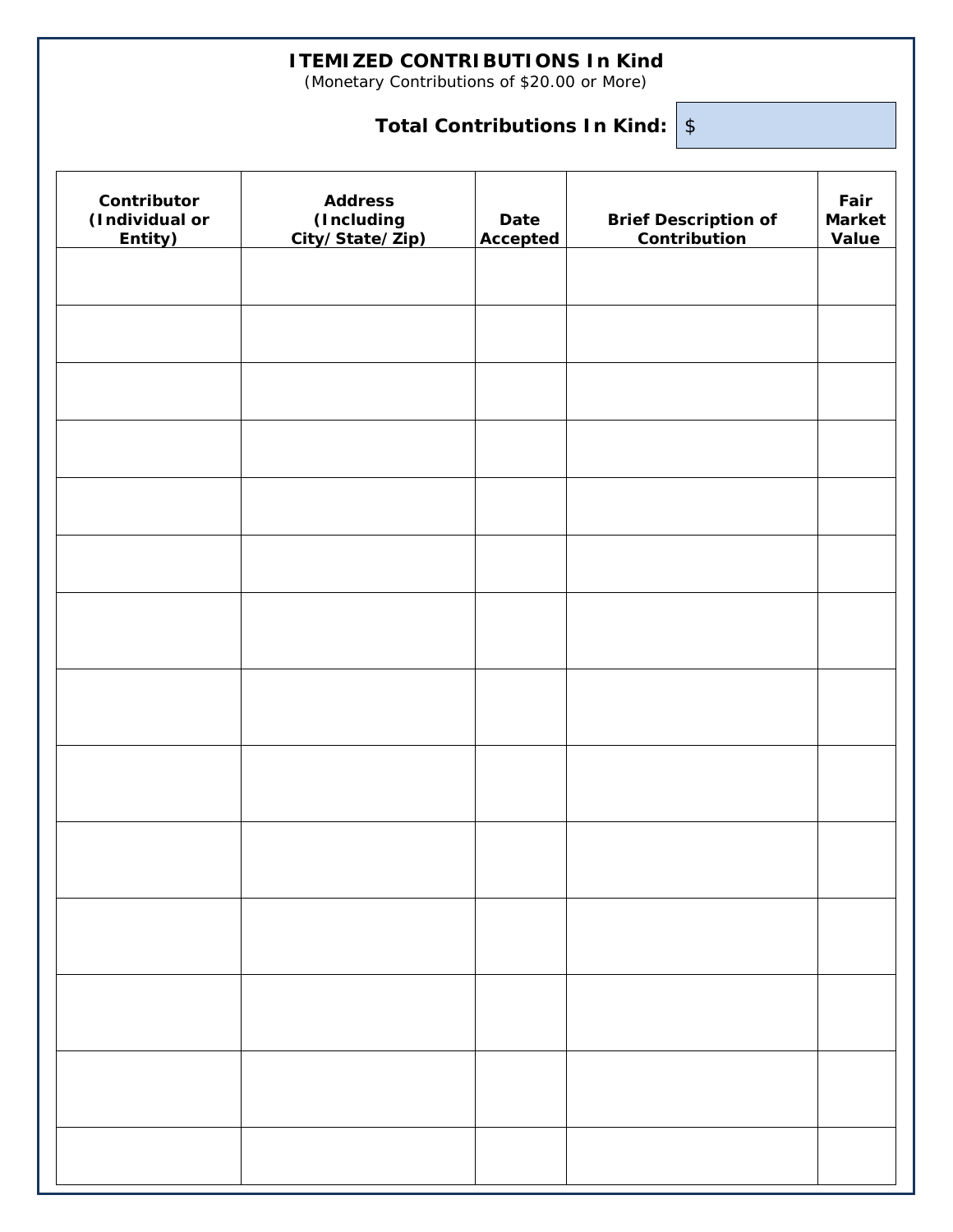#### **Expenditures/Obligations**

(Include all expenditures, obligations as referenced in the definition of "expenditure", & repayment of loans)

# **Total Expenditures:** \$

| Person/Entity to<br>whom Expenditure | <b>Address</b><br>(Including | Date<br><b>Expenditure</b> |                                                                   |        |
|--------------------------------------|------------------------------|----------------------------|-------------------------------------------------------------------|--------|
| or Obligation                        |                              |                            | City/State/Zip if outside pr Obligation Purpose of Expenditure or |        |
| was made                             | <b>Glenwood Springs)</b>     | was made                   | <b>Obligation</b>                                                 | Amount |
|                                      |                              |                            |                                                                   |        |
|                                      |                              |                            |                                                                   |        |
|                                      |                              |                            |                                                                   |        |
|                                      |                              |                            |                                                                   |        |
|                                      |                              |                            |                                                                   |        |
|                                      |                              |                            |                                                                   |        |
|                                      |                              |                            |                                                                   |        |
|                                      |                              |                            |                                                                   |        |
|                                      |                              |                            |                                                                   |        |
|                                      |                              |                            |                                                                   |        |
|                                      |                              |                            |                                                                   |        |
|                                      |                              |                            |                                                                   |        |
|                                      |                              |                            |                                                                   |        |
|                                      |                              |                            |                                                                   |        |
|                                      |                              |                            |                                                                   |        |
|                                      |                              |                            |                                                                   |        |
|                                      |                              |                            |                                                                   |        |
|                                      |                              |                            |                                                                   |        |
|                                      |                              |                            |                                                                   |        |
|                                      |                              |                            |                                                                   |        |
|                                      |                              |                            |                                                                   |        |
|                                      |                              |                            |                                                                   |        |
|                                      |                              |                            |                                                                   |        |
|                                      |                              |                            |                                                                   |        |
|                                      |                              |                            |                                                                   |        |
|                                      |                              |                            |                                                                   |        |
|                                      |                              |                            |                                                                   |        |
|                                      |                              |                            |                                                                   |        |
|                                      |                              |                            |                                                                   |        |
|                                      |                              |                            |                                                                   |        |
|                                      |                              |                            |                                                                   |        |
|                                      |                              |                            |                                                                   |        |
|                                      |                              |                            |                                                                   |        |
|                                      |                              |                            |                                                                   |        |
|                                      |                              |                            |                                                                   |        |
|                                      |                              |                            |                                                                   |        |
|                                      |                              |                            |                                                                   |        |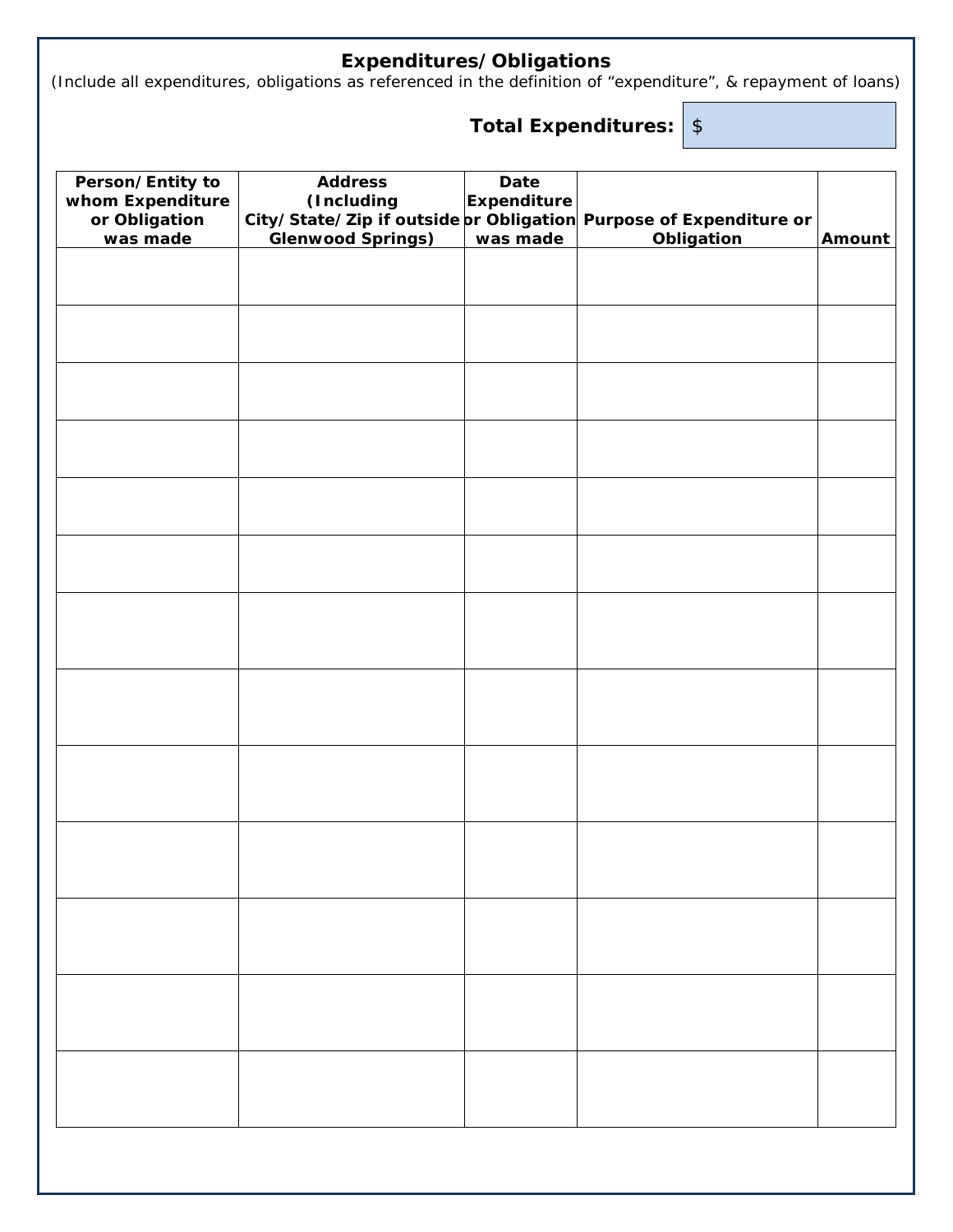## **Contributions Returned**

# **Total Contributions Returned:** \$

| Person or Entity<br>Whose<br><b>Contributions</b><br><b>Was Returned</b> | <b>Address</b><br>(Including<br>City/State/Zip) | Date<br>Originally<br><u>Accepted</u> | Date<br>Returned | <b>Reason for Return</b> | Amount |
|--------------------------------------------------------------------------|-------------------------------------------------|---------------------------------------|------------------|--------------------------|--------|
|                                                                          |                                                 |                                       |                  |                          |        |
|                                                                          |                                                 |                                       |                  |                          |        |
|                                                                          |                                                 |                                       |                  |                          |        |
|                                                                          |                                                 |                                       |                  |                          |        |
|                                                                          |                                                 |                                       |                  |                          |        |
|                                                                          |                                                 |                                       |                  |                          |        |
|                                                                          |                                                 |                                       |                  |                          |        |
|                                                                          |                                                 |                                       |                  |                          |        |
|                                                                          |                                                 |                                       |                  |                          |        |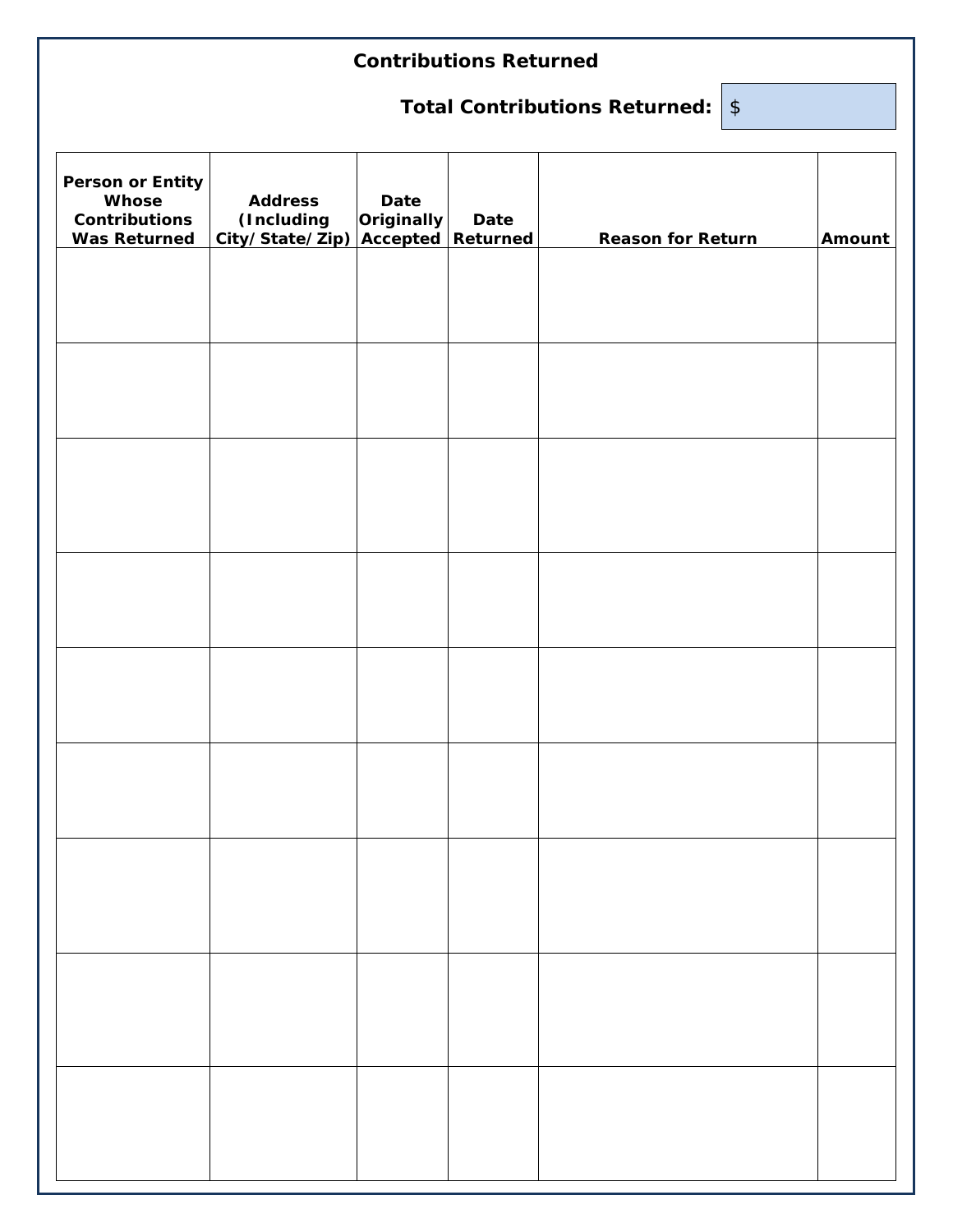### **NON-ITEMIZED CONTRIBUTIONS**

(Monetary Contributions of \$19.99 or less)

## **Total Non-Itemized Contributions:** \$

| <b>Source of Contribution</b> | Description of Circumstances<br>Surrounding Contribution | Date<br><b>Received Amount</b> |  |
|-------------------------------|----------------------------------------------------------|--------------------------------|--|
|                               |                                                          |                                |  |
|                               |                                                          |                                |  |
|                               |                                                          |                                |  |
|                               |                                                          |                                |  |
|                               |                                                          |                                |  |
|                               |                                                          |                                |  |
|                               |                                                          |                                |  |
|                               |                                                          |                                |  |
|                               |                                                          |                                |  |
|                               |                                                          |                                |  |
|                               |                                                          |                                |  |
|                               |                                                          |                                |  |
|                               |                                                          |                                |  |
|                               |                                                          |                                |  |
|                               |                                                          |                                |  |
|                               |                                                          |                                |  |
|                               |                                                          |                                |  |